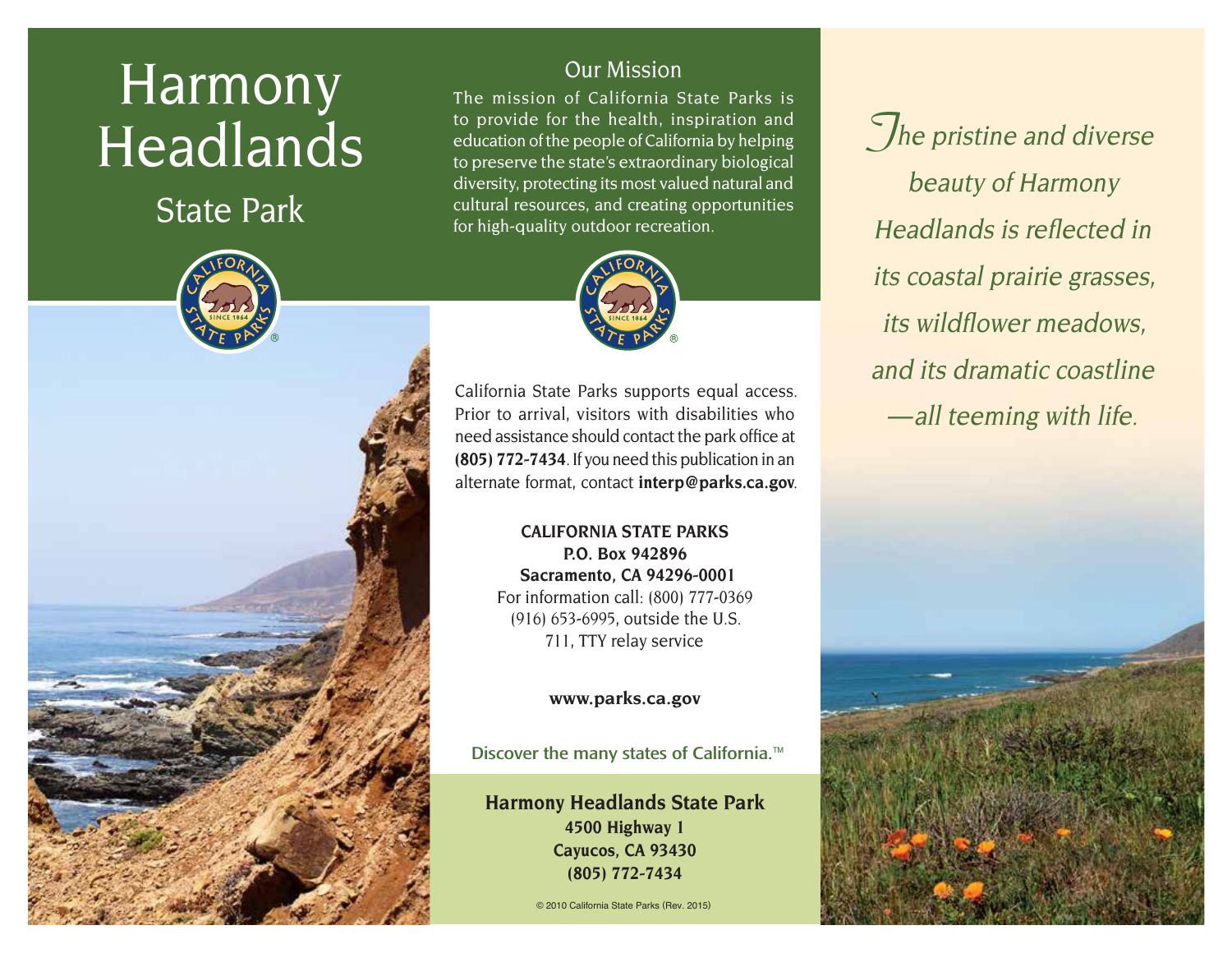**n a secluded and peaceful setting along IHighway One,** Harmony Headlands State Park adorns the stunningly beautiful Central Coast in San Luis Obispo County.

#### **PARK HISTORY**

#### **Native People**

Human occupation along California's Central Coast dates back at least 10,000 years. The native people, ancestors to today's Salinan or Chumash people, lived along the coastal bluffs and further inland. They traveled seasonally up and down stream drainages to take advantage of the various food, shelter, and tool resources needed for survival.

#### **European Settlement**

The arrival of Europeans forever changed the lives of the native people. Recruited into the mission system, they succumbed to diseases to which they had no immunity. Those who survived became part of the labor force that built the missions and later worked on the ranchos. Today the Salinan and Chumash people are working to revive their ancient languages and cultural traditions.

The mission period began in 1769 with the arrival of the Portolá expedition. California was then a part of Mexico, a colony of Spain. In 1821, Mexico gained independence from Spain, and in 1833 the missions were secularized. Lands formerly owned by the missions were granted to individuals. Rancho San Geronimo, which incorporated part of what is now Harmony Headlands State Park, was granted to Rafael José Serapio Villavicencio (later shortened to Villa), who raised cattle. Rafael's son, Roberto, continued



ranching until the mid-1860s. In 1883, the ranch was acquired by Robert Logan, who in 1901 sold it to Joseph Righetti, a dairyman. In 1912, Righetti sold the property to Armando Storni. The Storni family operated a dairy until the mid-1960s.

#### **Chinese Seaweed Harvesting**

Between 1890 and the mid-1960s, Chinese immigrants harvested seaweed along the San Luis Obispo County coast. They burned competing species of seaweed from rocks in the intertidal zone to allow the favored species, Ulva or sea lettuce, to thrive. The seaweed was harvested, dried and shipped to China by way of San Francisco.

#### **Becoming a State Park**

Private developers eventually bought the Storni Ranch and secured permits to construct up to 12 ridge-top homes overlooking the ocean. In 2003 before any houses were built, the State Coastal Conservancy, Wildlife Conservation Board,

State Parks, and the Coastal Commission together funded the purchase of the 750-acre ranch with \$17 million in voter-approved park bonds. In coordination with the American Land Conservancy, property title was passed to California State Parks to preserve and protect the land in perpetuity.

# **NATURAL HISTORY**

#### **Habitats**

**Grasslands —** Non-native and native grasslands and coastal scrub are the most common vegetation in the park. The San Luis Obispo morning glory, California buttercups, blue-eyed grass, goldfields, owl's clover, yarrow, coyote bush, and lupine thrive here.

The flat terraces of the bluffs are dominated by native purple and slender needle grass, melic grass, wild rye, and California oatgrass. The steep north- and west-facing bluffs have the largest community of native grasslands and coastal scrub in the park. In spring, wildflowers bloom profusely.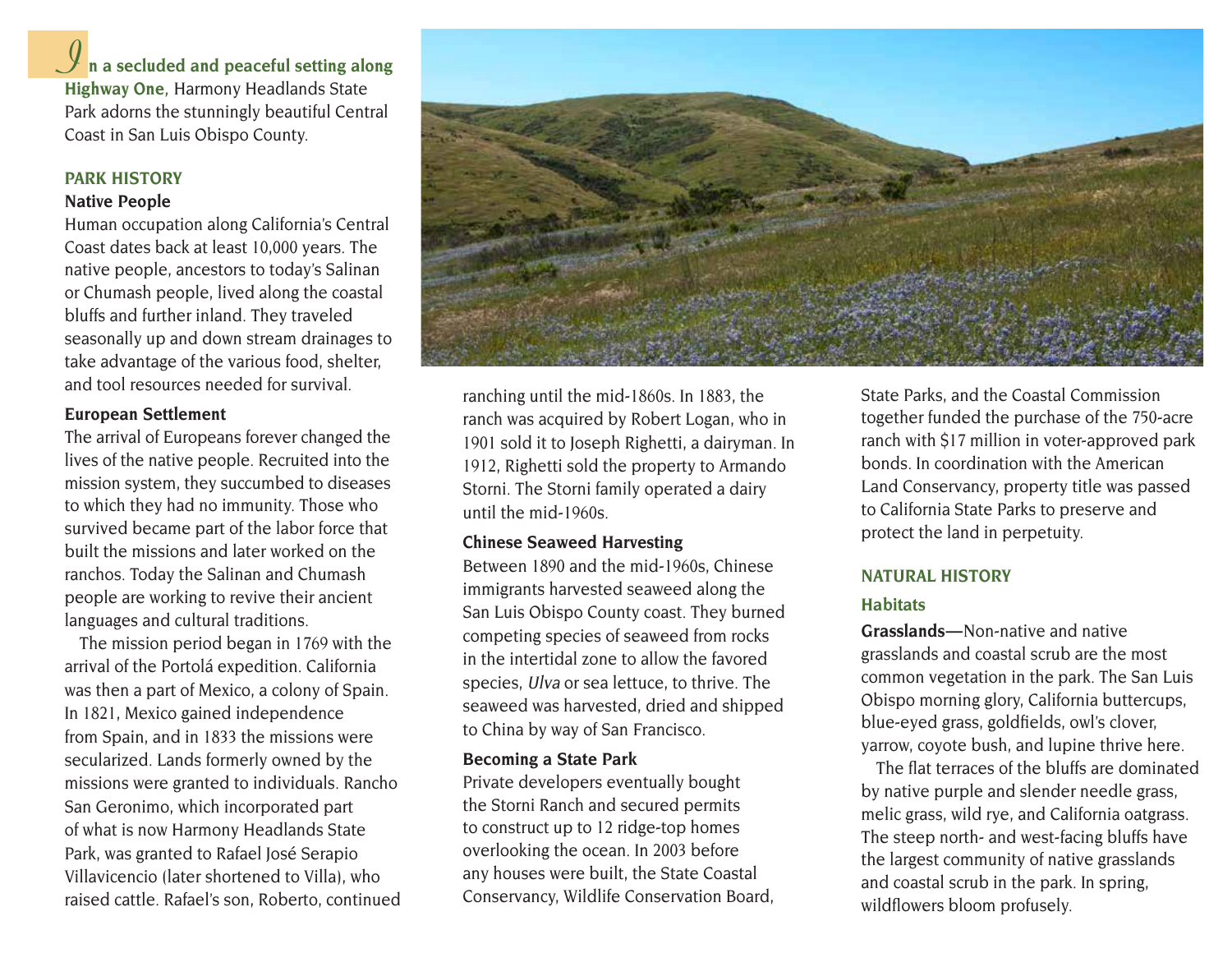**Scrub —** Coastal sea bluff scrub —including seaside daisy, California aster, goldenbush, lizard tail, coast buckwheat, and sea pink— grow along the terraces, on bluff faces and in other eroded areas. Some shrubs may be dwarfed by constant wind and salt spray.

**Rocky outcrops —** Lichen-covered outcrops lie scattered among grasslands and scrub. Ferns, dudleya, Indian paintbrush, miner's lettuce, golden yarrow, and California sagebrush flourish on outcrops.

**Wetlands —** In these low places where water accumulates, plants such as sedges, willows, rushes, and aquatic grasses grow in profusion.

Southwestern pond turtle

**Riparian corridors —**These waterside areas are home to ferns, willows and cattails. **Ponds —**The manmade ponds are fed by rainwater and runoff from surrounding hillsides; they support freshwater marsh habitat with rushes and willows.

**Emergent wetlands —**These low-lying areas — wet about half the year — are home to such freshwater marsh and wetland plants as sedges and rushes.

## **Wildlife**

Marine mammals are a welcome sight and sound along the intertidal areas. Sky-hunting northern harriers swoop down to seize their favorite meal— meadow voles.



San Luis Obispo morning glory



Headlands Trail

Typical grasslands species include California ground squirrels, brush rabbits, skunks, coyotes, mule deer, several varieties of mice, raccoons, and badgers. The endangered California red-legged frog and the southwestern pond turtle, a species of special concern, live in this area. Black-bellied salamanders, Pacific tree frogs, California alligator lizards, and California king snakes thrive.

Seabirds, shorebirds, songbirds, raptors, and waterfowl call this place home. Abundant grasslands and rolling terrain bring plentiful small game to attract peregrine falcons and golden eagles. Among sensitive avian species, see brown pelicans, double-crested cormorants, white-tailed kites, black oystercatchers, long-billed curlews, and Heermann's gulls.

#### **Climate**

Summer is warm and dry with morning fog; winters are cool and wet. Wind and fog keep temperatures moderate. Coastal weather changes often.

#### **RECREATION**

Harmony Headlands State Park will entice nature lovers, picnickers, photographers, artists, and bird watchers. From the parking lot, the two-mile Headlands Trail offers panoramic ocean views west to the marine terrace grasslands.

# **ACCESSIBLE FEATURES**

At this time, there are no accessible features. Accessibility is continually improving. For updates, call the park office or visit **<http://access.parks.ca.gov>**.

## **PLEASE REMEMBER**

- Hours are from 6 a.m. to sunset.
- Dogs, horses, and bicycles are not permitted in the park.
- Camping and ground fires are prohibited.
- Stay on trails and avoid bushes or grasses where ticks are common.
- Please stay away from sensitive wetlands and pond areas, and back away from birds or marine mammals that take notice of you. Please leave tide pool life undisturbed; it is protected by law.
- Dial 911 for emergencies, or call (805) 772-7434 to reach park staff for problems.

## **NEARBY STATE PARKS**

- Hearst San Simeon SP & SHM 750 Hearst Castle Rd., San Simeon 93472 (805) 927-2035
- Estero Bluffs SP Hwy. 1, Cayucos 93430 (805) 772-7434

Silvery blue butterfly